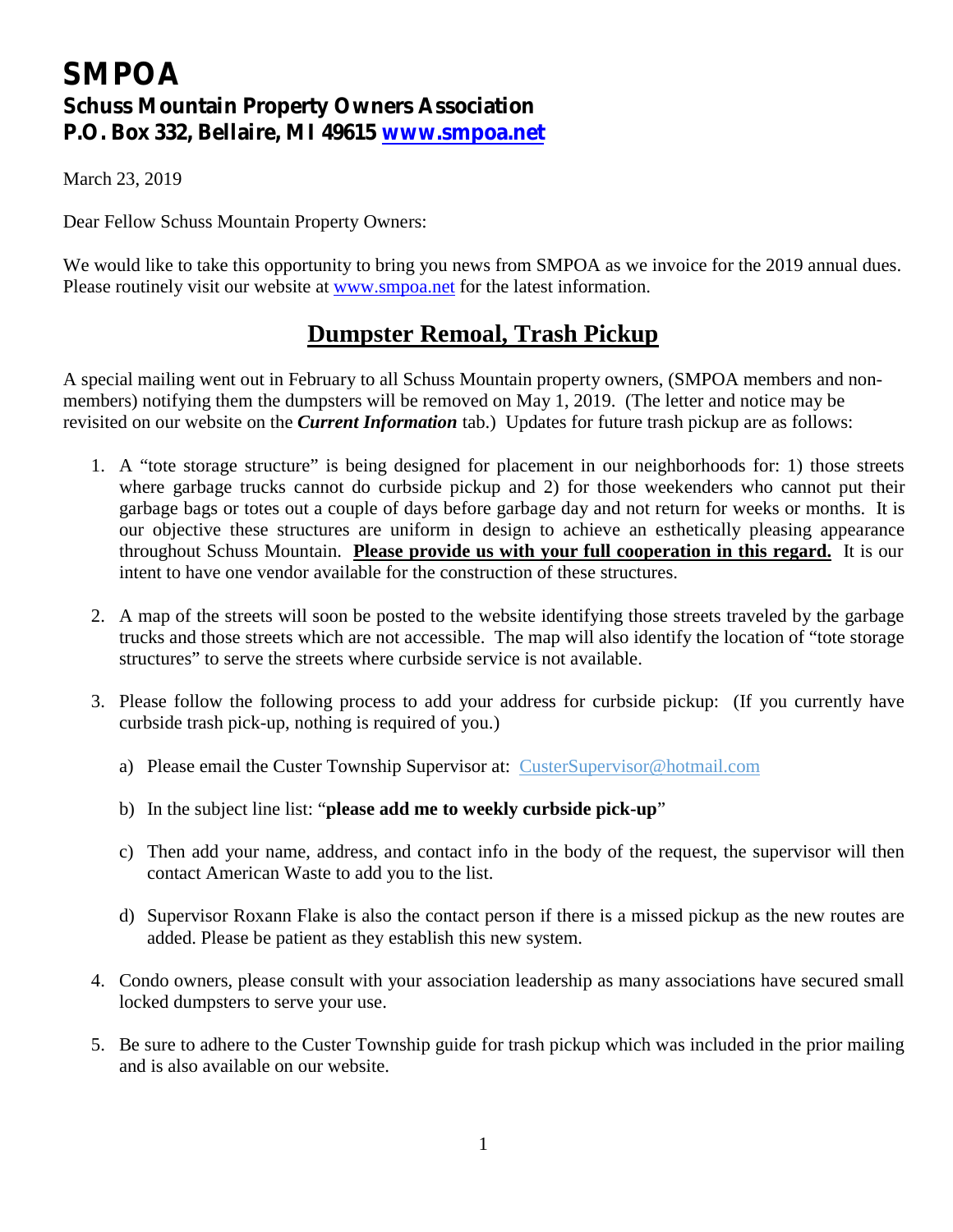## **General News of Interest**

This year property owner's weekend is May  $3<sup>rd</sup>$  to May 5th. Please be sure to contact the Resort at 231-533-7090 or 231-533-3000 x4200 to book tee times.

The SMPOA annual meeting will be held on September 21, 2019, at 10:00 a.m. at Ivan's Restaurant.

Our Spring Brush Pickup/Chipping will be conducted June 10, 11, & 12 and again June 17, 18, & 19. You should plan to have your brush roadside by June 7, 2018. **Your dues must be paid by June 1st to have your**  debris removed. This is a member benefit. Please attach a sign to your brush pile with your last name **and your four digit (letter and three numbers) lot number.** This will enable Northern Tree to verify your paid membership in the Association and your eligibility for brush pick-up. Signage is not required in the Boise de Golfe, Vienna Woods or North Schuss Village neighborhoods. Any failures to comply with the attached guidelines and/or posting of your lot number could result in your brush pile being by-passed. Again this year a member of our grounds committee will be assisting Northern Tree with the process of identifying paid members and addressing any questions or issues which may arise on the pickup dates. **Be sure to review the Brush Chipping Guidelines on our website for full details.** 

#### **We are always in need of property owners to serve on the Schuss Mountain Board of Directors, if you are interested, please contact our Administrator or any board member.**

Please join your neighbors in making the Schuss Community a great place to live and play.

The current fee structure is as follows: Private Road Homeowners: \$364.00 Homeowners: \$264.00 Lot Owners: \$66.00 Condo Owners: \$120.00 (condo owners supply their own lawn and snow maintenance)

At last year's annual meeting, a discussion occurred regarding the likelihood of a dues increase for 2020. Please reply with any comments, questions or suggestions on the subject to [administrator@smpoa.net](mailto:administrator@smpoa.net). The reasons for a dues increase are; 1) there has not been an across the board increase in many years 2) the cost of doing business rises each your and 3) our general membership has seen the major improvements at Schuss Mountain motivating membership to be a part of even more improvements to bring back the Kingdom of Schuss.

**The SMPOA Board and your annual dues do the following for you…** Serves as a liaison/communication with the Resort, MAWSA (water/plume), township (dumpsters), road commission and all other associations. The SMPOA President sits on the President's Council with the Resort and all other association Presidents at Shanty Creek. Reviews and negotiates contracts for snow removal and grass maintenance. Provides snow removal on all secondary roads and around fire hydrants; lawn mowing on all primary and secondary roads; planting of flowers; maintenance and lighting of Five Corners and sign post gardens; removal of limbs and trees on the right-of-ways throughout the year; annual brush pick-up/chipping; and repair/replacement of street signs; clean-up of the dumpster area. Administers the pool pass program for each family. Maintains the website and keeps membership up to date on current events and news of interest**.** 

**Heather Lambrecht** continues her role as administrative assistant for the Association and has done so since  $01/01/2018$ . Feel free to contact her at 231-533-3950, or administrator @smpoa.net if you have any questions and/or concerns. With her employment at the The Olds Professional Centre, LTD she is full time in an office in the Cortina Conference Center to conduct any SMPOA business.